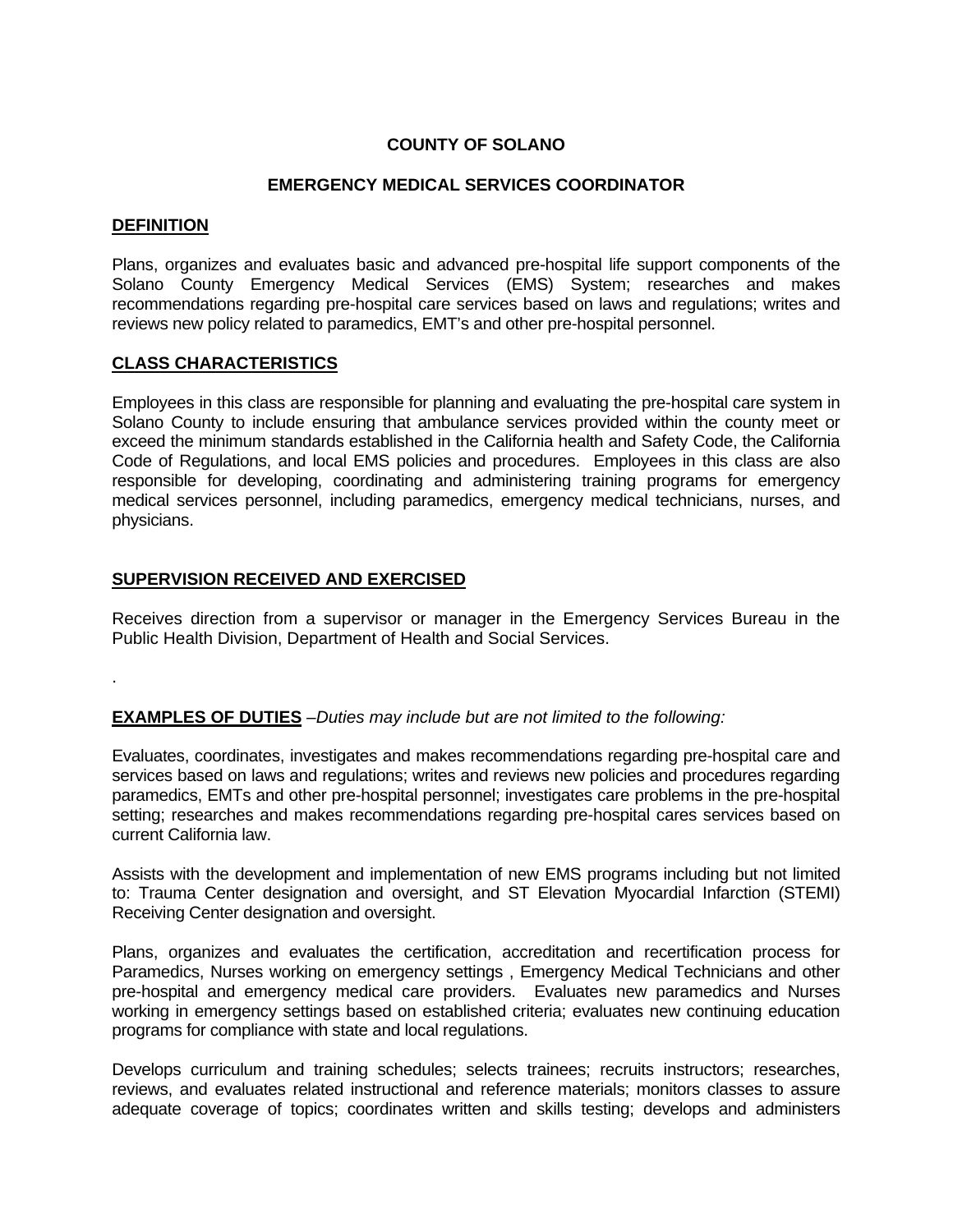examinations.

Investigates applications to determine eligibility for certification; accepts applications; prepares records for the issuance of certificates including photo identification.

Participates in and assists with monthly field care audits conducted by each base hospital; maintains continuing education records for paramedics; monitors individuals under probation and provides counseling.

Investigates and produces written reports regarding consumer and provider complaints, respond to inquiries relating to the delivery of EMS, and recommends corrective action when necessary.

Monitors and evaluates emergency receiving hospitals and personnel for compliance with standards, laws, regulations and policies.

Assists emergency receiving hospitals to insure consistent on-line and retrospective medical control; reviews first responder agencies policies and protocols with respect to patient management; drafts policies and protocols that pertain to medical control of pre-hospital care personnel.

Assists the EMS Administrator and Medical Director in program planning, budget preparation and other duties as assigned.

Develops and maintains effective working relationships with all EMS and public safety providers, community groups, and other health service agencies related to or affected by program operations; may serve as program representative to various advisory groups on EMS issues.

Maintains professional knowledge in applicable areas and keeps abreast of changes in jobrelated rules, statutes, laws and new business trends; makes recommendations for the implementation of changes; reads and interprets professional literature; attends training programs, workshops and seminars as appropriate.

### **JOB RELATED AND ESSENTIAL QUALIFICATIONS**

#### **Knowledge of:**

Emergency medical methods and procedures.

Emergency medical operations and organizations, basic and advanced life support equipment and supplies.

Training methods and procedures.

Program planning, evaluation and supervision.

State laws and regulations, regional and county policies pertaining to emergency medical service and pre-hospital care.

Office procedures and training methods and techniques.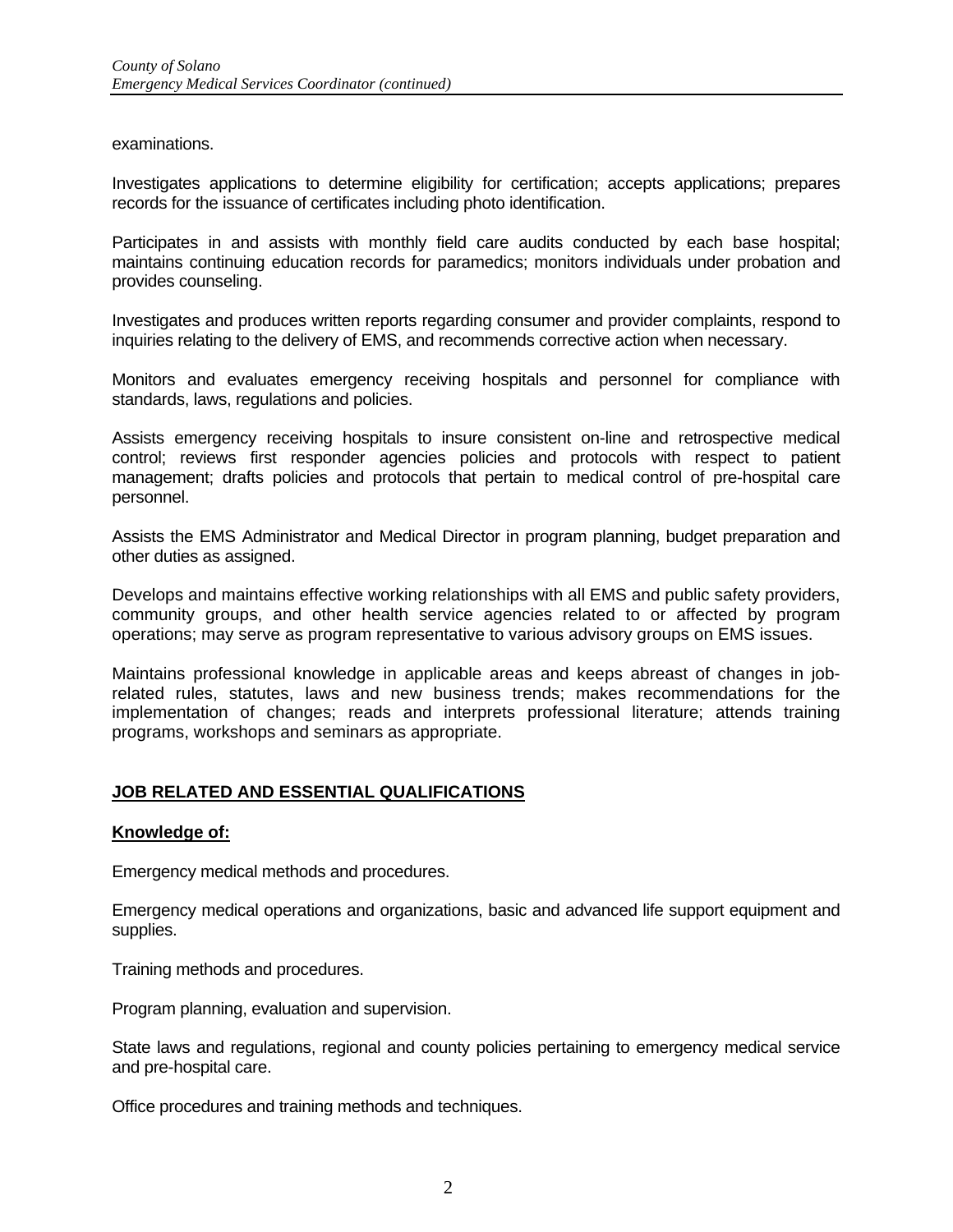### **Skill to:**

Operate office equipment including a personal computer, copy and fax machines, printers and evaluation equipment.

Drive a motor vehicle.

#### **Ability to:**

Identify emergency medical service training needs.

Develop training programs; teach others the principles and practices of emergency medical care and related skills.

Collect and analyze data to establish and identify needs.

Evaluate program effectiveness.

Develop and implement operational procedures.

Maintain accurate records and document actions taken.

Understand, interpret and explain laws, regulations and policies governing pre-hospital care and emergency medical services.

Communicate effectively both verbally and in writing with people of diverse socio-economic backgrounds and temperaments; demonstrate tact and diplomacy.

Establish and maintain cooperative working relationships.

Understand program objectives in relation to departmental goals and procedures.

Develop goals and objectives.

Research regulations, procedures and/or technical medical reference materials.

Maintain confidentiality of information.

#### **EXPERIENCE AND EDUCATION/TRAINING**

Two years of experience as a Registered Nurse or Paramedic in an emergency services setting.